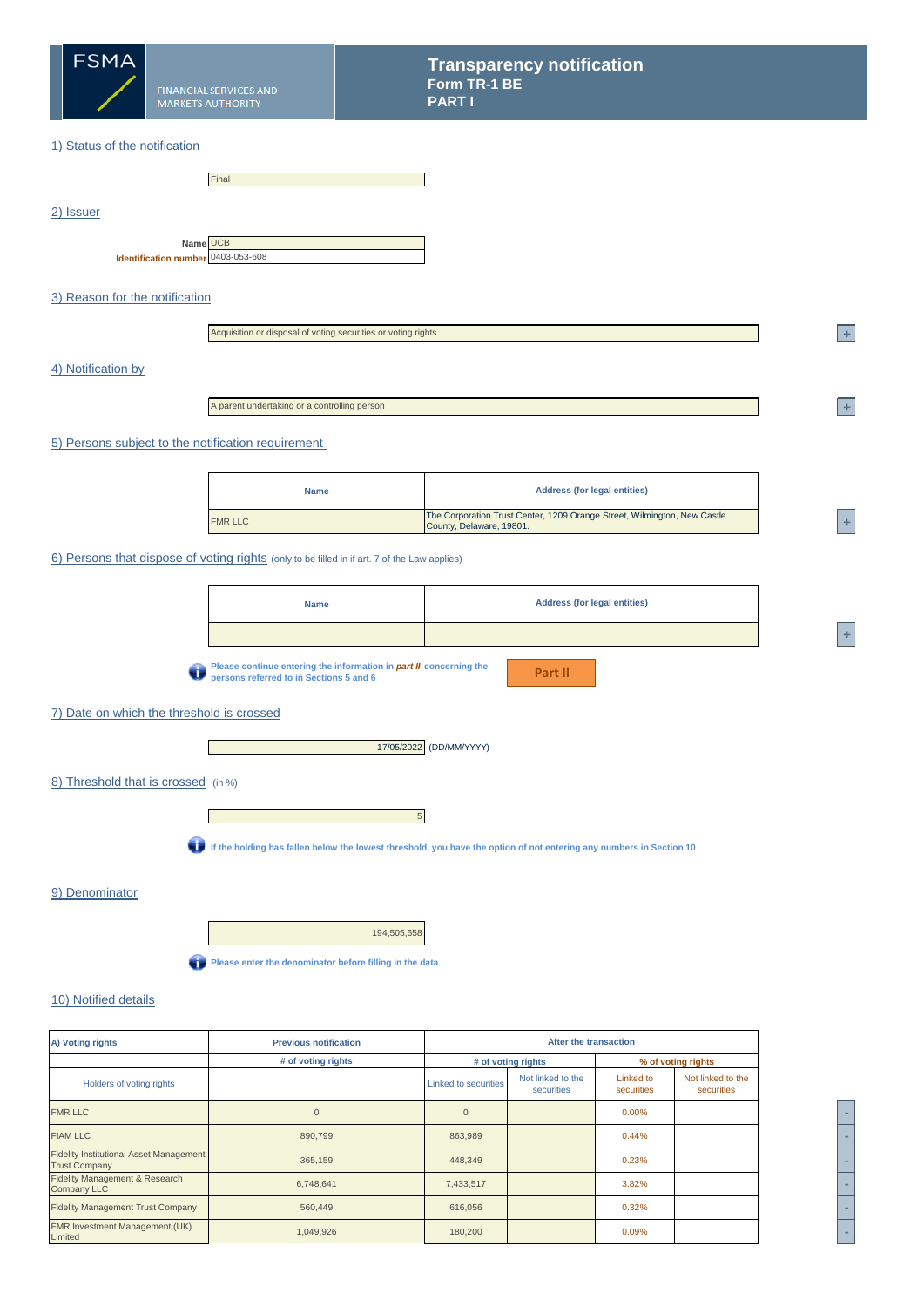|                               | <b>TOTAL</b> | 9,714,254 | 4.99% | 0.00% | __ |
|-------------------------------|--------------|-----------|-------|-------|----|
| Subtotal                      | 9,770,596    | 9,714,254 | 4.99% |       | ٠  |
| <b>Strategic Advisers LLC</b> | 155,622      | 172,143   | 0.09% |       | -  |

Start with "groups" of holders. Add subtotals with  $\sum$ , and then finish with the persons who are "alone".<br>For groups, start with the ultimate controlling natural person or legal entity.<br>The totals, subtotals and % will b